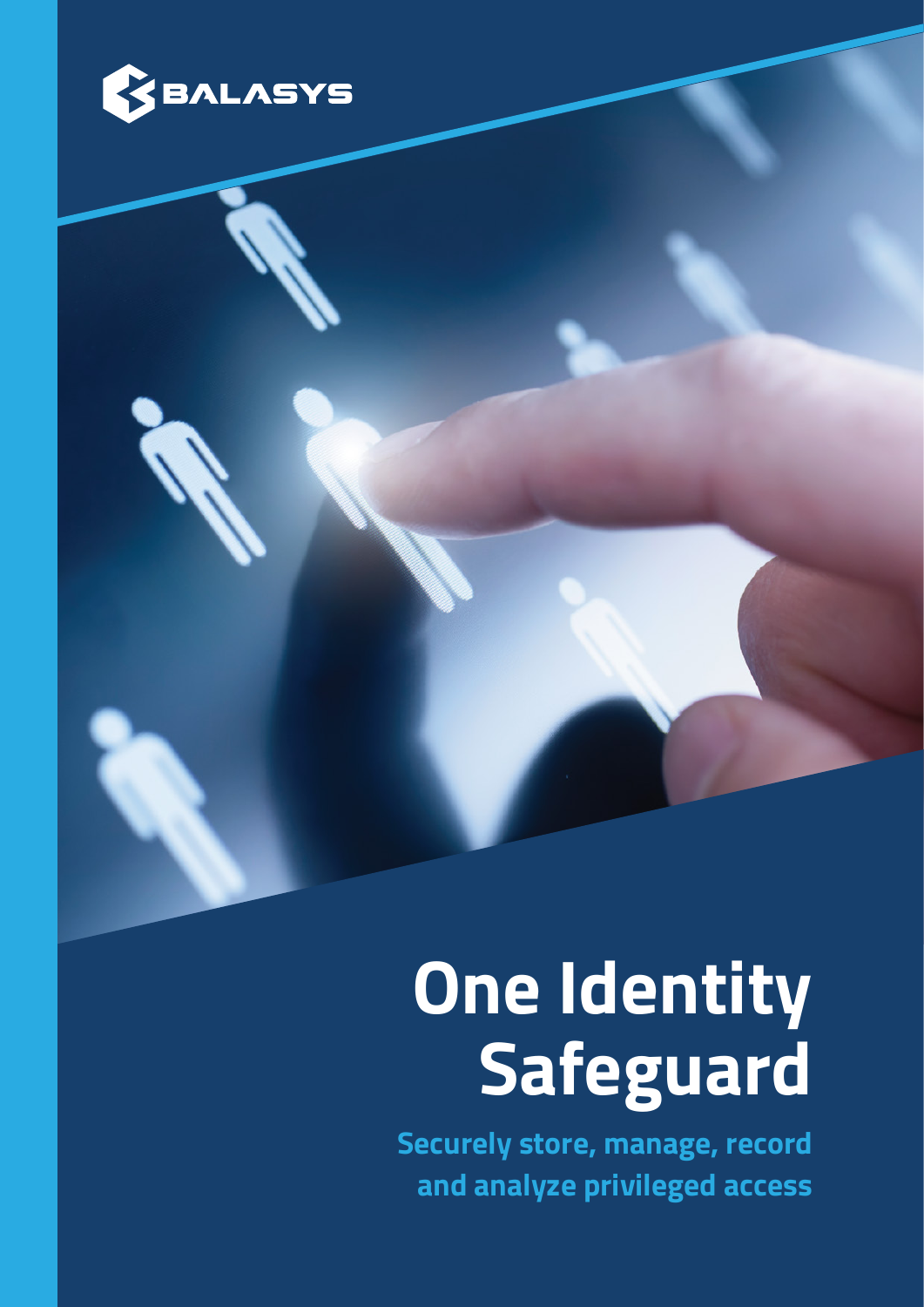

Mitigate the potential damage of a security breaches

Meet compliance requirements

Quick ROI with simplified deployment and management

Efficient audit-report creation

Identify high-risk privileged users, risky behaviors and unusual events

Simplifies privileged account management

尽

ੜਿੰ

## **BENEFITS INTRODUCTION**

Hackers continually evolve the methods they use to gain access to your systems and data. Ultimately, they want to get to your privileged accounts. In nearly every recent high-profile breach, privileged accounts have been compromised to gain access to critical systems and data. You can limit the damage from a breach by deploying solutions that provide a secure, efficient and compliant way to access to privileged accounts.

For IT managers, these all-access accounts are a challenge to manage for a number of reasons, including the sheer number of the privileged accounts and the number of people that need access to them. On top of these challenges, traditional privileged access management (PAM) solutions involve complex architectures, lengthy deployment times and onerous management requirements.

Yes, PAM can be a huge challenge, but it doesn't have to be. One Identity Safeguard is an integrated solution that combines a secure hardened password safe and a session management and monitoring solution with threat detection and analytics. It securely stores, manages, records and analyzes privileged access.



#### **Secure privileged access without sacrifice**

Take the stress out of protecting your privileged accounts by securely storing, managing, recording and analyzing privileged access while satisfying your admins and auditors with One Identity Safeguard.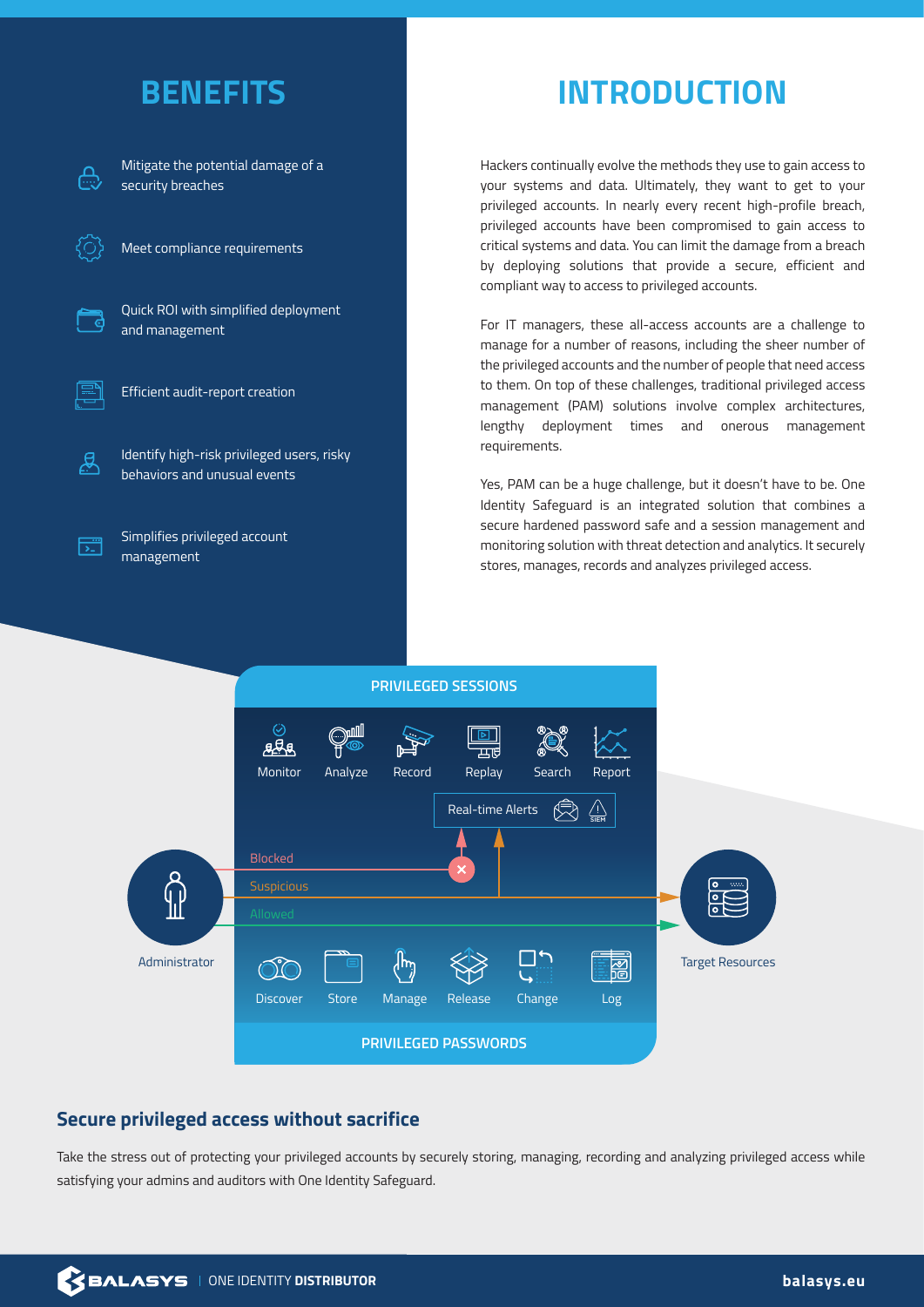**Safeguard for Privileged Sessions**

With One Identity Safeguard for Privileged Sessions, you can control, monitor and record privileged sessions of administrators, remote vendors and other high-risk users. Content of the recorded sessions is indexed, which makes finding session events easy later and helps simplify and automate reporting, both functionalities easing your audit and compliance requirements. In

addition, Safeguard for Privileged Sessions serves as a proxy, and inspects the protocol traffic on the application level and can reject any traffic that violates the protocol – thus making it an effective shield against attacks.

#### **Safeguard for Privileged Passwords**

One Identity Safeguard for Privileged Passwords automates, controls and secures the process of granting privileged credentials with role-based access management and automated workflows. The user centered design of Safeguard for Privileged Passwords means a reduced learning

curve. Plus, the solution enables you to manage passwords from anywhere and using nearly any device. The result is a solution that secures your enterprise and gives your privileged users a new level of freedom and functionality.

**Safeguard for Privileged Analytics**

With One Identity Safeguard for Privileged Analytics, you can put user-behavior analytics to work for you and know which privileged users present the most risk, discover previously unknown internal and external threats, and find and stop suspicious activities. Safeguard for Privileged Analytics ranks the potential risk level of threats so you can prioritize your response – take immediate action on the most imminent threats – and ultimately prevent data breaches.

### **FEATURES**

#### **Policy-based release control**

Using a secure web browser with support for mobile devices, you can request access and provide approval for privileged passwords and sessions. Requests can be approved automatically or require dual/multiple approvals based on your organization's policy. So whether your policies consider the requestor's identity and level of access, the time and day of the request attempt, and the specific resource requested – or all of these — you can configure One Identity Safeguard to meet your customized needs. Plus, you can input reason codes and/ or integrate with ticketing systems.

#### **Full-session audit, recording and replay**

All session activity – down to the keystroke, mouse movement, and windows viewed – is captured, indexed, and stored in tamper-proof audit trails that can be viewed like a video and searched like a database. Security teams can search for specific events across sessions and play the recording starting from the exact location the search criteria occurred. Audit trails are encrypted, time-stamped and cryptographically signed for forensics and compliance purposes.

#### **Change control**

Supports configurable, granular change control of shared credentials, including time-and last-use-based, and manual or forced change.

#### **User behavioral biometrics**

Each user has an idiosyncratic pattern of behavior, even when performing identical actions, such as typing or moving a mouse. The algorithms built into Safeguard for Privileged Analytics inspect these behavioral characteristics (captured by Safeguard for Privileged Sessions). Keystroke dynamics and mouse movement analysis help identify breaches and also serve as a continuous, biometric authentication.

#### **Approval anywhere**

Leveraging One Identity Starling Two-Factor Authentication, you can approve or deny requests from anywhere – and with nearly any device -- without being on the VPN.

#### **Favorites**

Quickly access the passwords that you use most often right from the login screen. You can group several password requests into a single favorite so you can get access to all the accounts you need with a single click.

#### **Discovery**

Quickly discover privileged accounts or systems on your network with host-, directory- and network-discovery options.